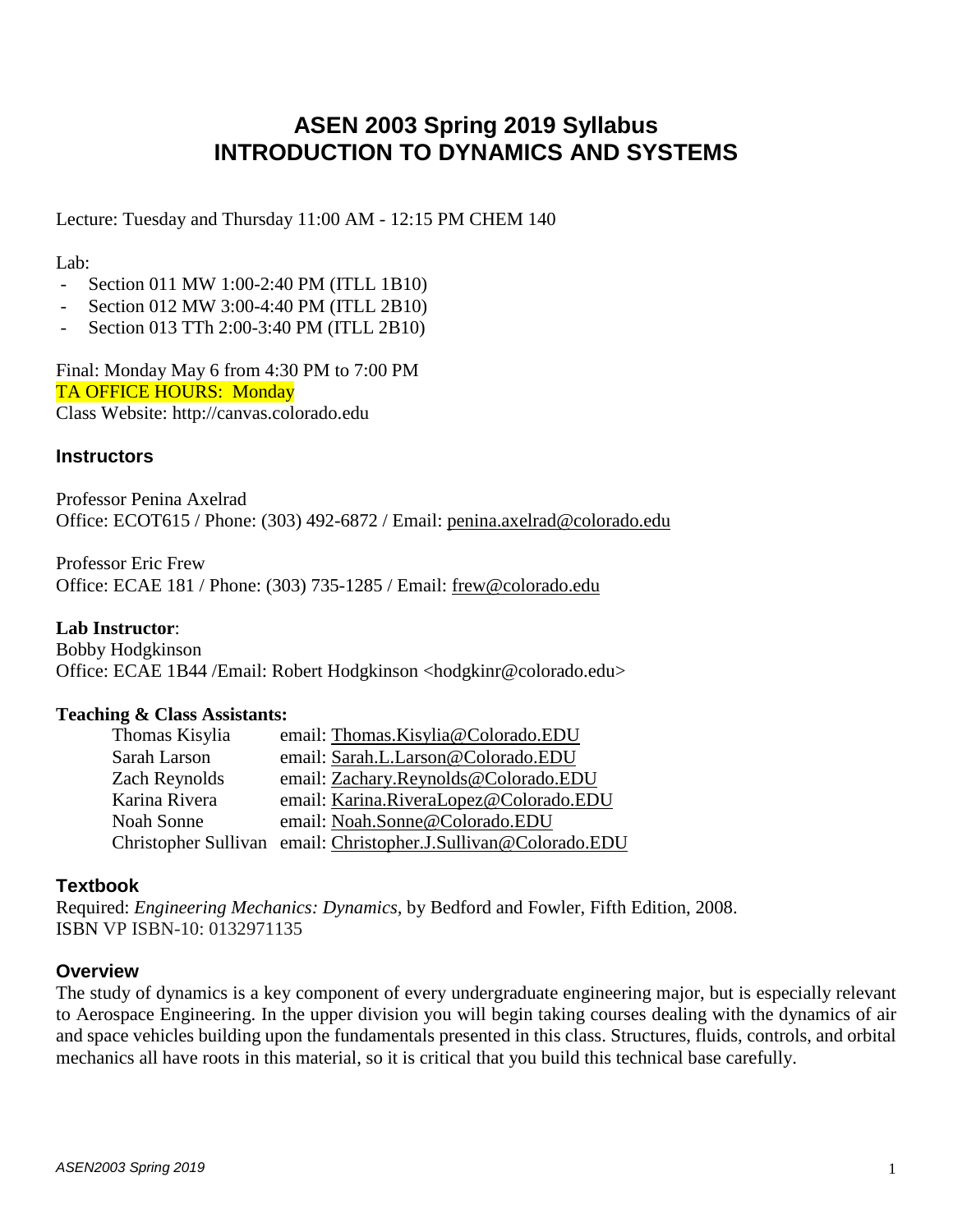ASEN 2003 differs from a classical first course in dynamics in two ways. The first is that the fundamentals of two-dimensional motion of particles and rigid bodies are presented from both a theoretical and practical point of view. In addition to deriving and using first principles of dynamics, we will do experiments, designs, and handson work that are intended to help students develop an intuition or feel for dynamics. Furthermore, we take the study of simple motions one step further by introducing the fundamental concepts of vibrations and control into this course. Vibration analysis is critical to aerospace vehicle design, and as engineers we must both understand the motion of vehicles and learn how to modify the vehicle to suit mission requirements. This course will give you a flavor of these advanced topics, laying the groundwork for more advanced studies in your junior and senior years.

## **Course Outline**

- 1. Particle Kinematics and Kinetics
- 2. Particle Energy and Momentum Methods
- 3. Planar Rigid Body Kinematics and Kinetics
- 4. Rigid Body Energy and Momentum Methods
- 5. Vibrations
- 6. Systems and Control

#### **Prerequisites**

Calculus 1-2, Physics 1, ASEN2001, ASEN2012, and GEEN1300 Introduction to Computer Programming, are prerequisites for this course. APPM2360 is a pre or co-requisite. Much of the material covered in this class has been introduced in your freshman physics class. It also depends heavily on a solid understanding of statics. Students are expected to have a working knowledge of vector operations and vector calculus. Assignments regularly require the use of MATLAB; students are expected to be proficient in the use of MATLAB for problem solving.

#### **Course Components**

Material and concepts are introduced and student mastery is evaluated using several mechanisms throughout the course:

**Reading Assignments** - The primary means for conveying factual information, techniques, and examples is reading assignments in the textbook and course notes. The textbook is excellent, providing clear explanations and numerous examples of varying difficulty - take advantage of this outstanding resource. Reading assignments are to be completed prior to the class lecture period. Reading quizzes may be given at the start of a lecture following a reading assignment.

**Lecture & Discussion** – We typically start a new topic in each lecture session. The instructor will provide a complementary overview of the material covered in the reading assignment.

**Homework** – Homework problems are generally assigned once per week. They provide practice in solving problems of varying difficulty and sometimes will also involve computing. Collaboration on homework is allowed (copying is not); however, students are encouraged to use homework as a means to ensure their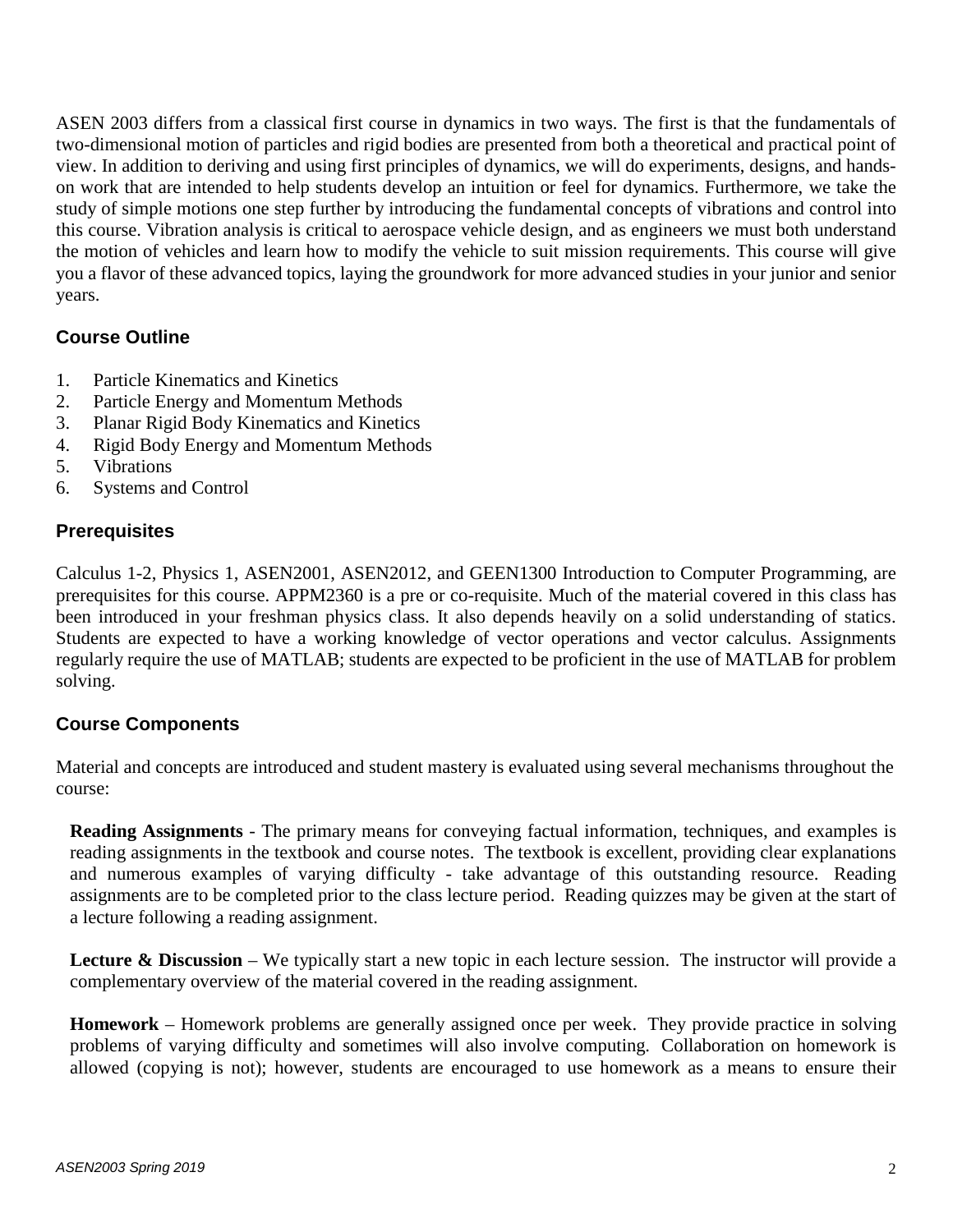individual mastery of the subject. In class group problem solving and labs will allow for considerable collaborative problem solving.

**Clickers –** We will use Clickers in this course during lecture periods. There are two main reasons we use Clickers: first, extensive research has shown that the use of Clicker questions during lecture can lead to improved learning, comprehension, and retention by the students; second, Clickers are an effective way for us to get feedback from the entire class on how well concepts are being understood. Clicker questions are graded only for participation – there is no penalty for entering the incorrect answer.

**Group Problem Solving** – In the lecture and lab periods we will sometimes have group problem solving sessions. A handout is provided with conceptual questions about the material and/or relevant problems (often from previous year's exams). Students work in groups of 2-4 to answer conceptual questions about the material and do practice problems in preparation for the unit exam. We discuss the questions and problem solutions in class.

**Labs** - There are a variety of experimental and design labs in this course that offer a different perspective on the material. They vary in duration and requirements. Each lab handout will state the objectives of the assignment, the report requirements, and the weighting (number of points) in the overall lab grade. In some cases, students will observe dynamic phenomena in the lab before we formally discuss the theory and do practice problems. Why do it in this order? The idea behind this type of "discovery learning" is that it helps you develop a concrete mental picture to connect to abstract mathematical concepts; and, it allows the student to formulate the questions that need to be answered to fully understand the experiment. In particular, we have tried to avoid making the labs "canned" or "turn-key"; that is, you should not expect to be able to walk into the lab, collect some data, and crank out the answer to some lab questions.

The labs are designed to require you to try something, ask questions of the instructors and TA's, make some calculations, and maybe redo the experiment based on what you observed. The final result of the lab is not a "right" answer, but rather a set of answers and a solid explanation, based on correct mathematical theory and good experimental practice, of why such results were obtained. In other laboratory exercises, we will stress data analysis skills. This includes extensive usage of computer programming and statistics. In these examples, we expect students to follow directions from the instructor and provide a lab write-up that demonstrates that students understood the key concepts of the lab. Presentation of results will be stressed and students are expected to properly describe what was measured, what was modeled, and whether discrepancies between observations and models are significant. Although the computer programs written for this class will not be graded, students are required to turn them in. Students will also be required to follow programming instructions made by the instructor. Our purpose in making these programming requirements is to teach students new and efficient methods for conducting engineering analyses. Proper presentation of laboratory results is important throughout the ASEN curriculum.

**Exams** – Four in-class exams will be conducted at  $\sim$  3-week intervals. Exams will include both conceptual questions and more detailed problems similar to homework. The final exam will contain material from the entire course.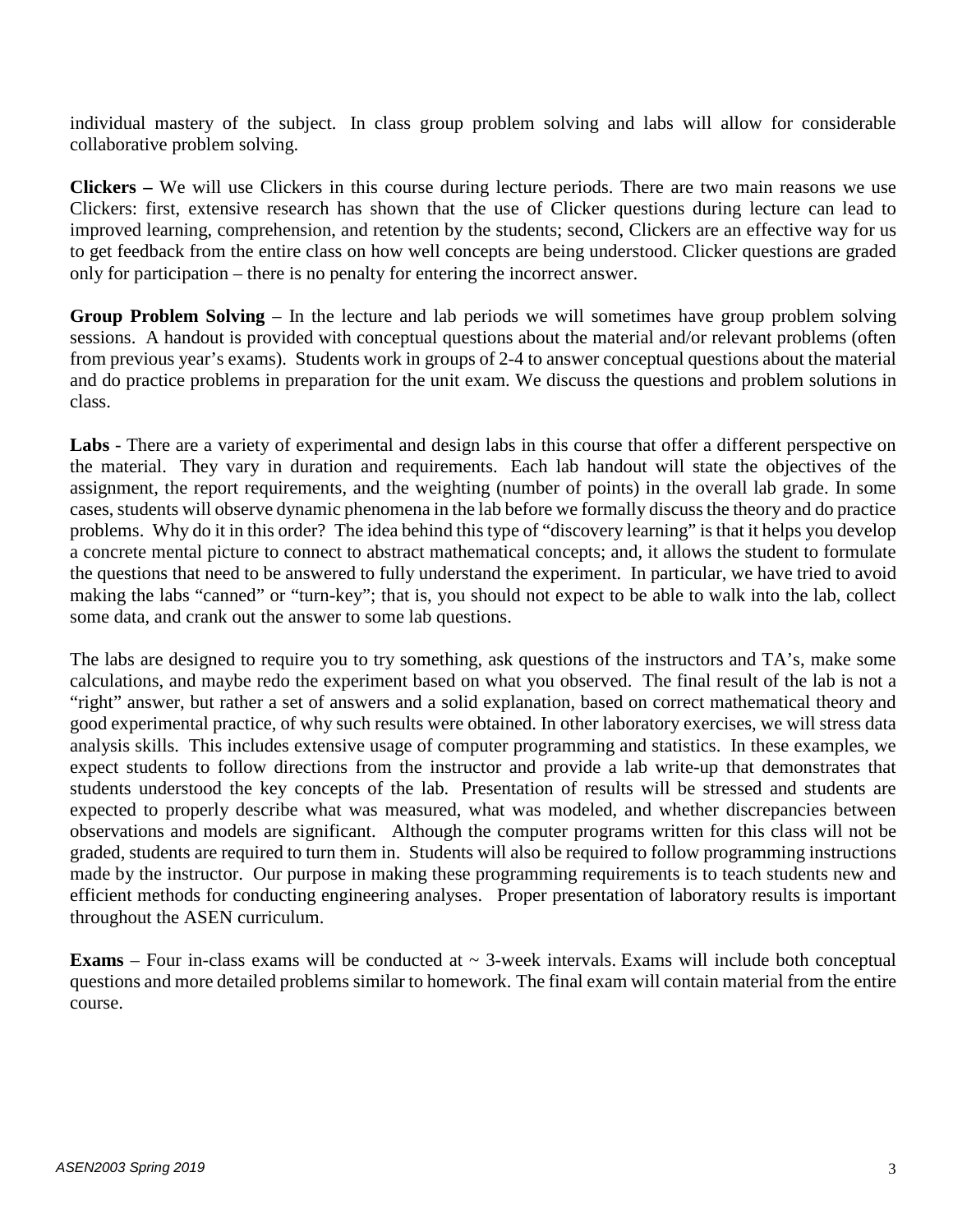# **Logistics**

- 1. TA/CA Office Locations and Office Hours will be arranged and announced as soon as possible.
- 2. We reserve the right to reply to email questions only in business hours, i.e. Monday through Friday, 8:00 am – 5:00 pm. Emails received 24 hours or less before the exams are not guaranteed a response. To better help us manage and track your emails please include **ASEN2003** at the beginning of the subject line.
- 3. Attendance to lecture is expected. Attendance at laboratory sessions is mandatory. In-class assignments may be given at any time and students are expected to come to class prepared to participate.
- 4. Homework assignments are due at the start of class on the due date. Each assignment must be scanned and uploaded to Canvas in a single pdf titled as follows: HW*##\_Lastname\_Firstname*  For example, my submission for the first homework would be named: *HW01\_Axelrad\_Penina* More details on homework submission are provided later in this document.
- 5. Exams & Comprehensive Final Exams will be given during the class periods. Any type of collaboration or copying on a reading quiz, exam, or final constitutes cheating and will result in an F for the course. An honor code violation or accusation report will be filed. Make-up exams are only given by the instructors when necessitated by extenuating circumstances such as a serious medical condition or emergency. If such a situation arises, contact the instructor by email or on their office phone number as soon as possible.
- 6. Lab Reports Experimental and design lab exercises are conducted and submitted together with your team. Contributions of each team member will be identified for each exercise. Collaborations with other teams, including shared diagrams or extensive discussion of results must be acknowledged. A grading rubric is provided with each lab.
- 7. Deadlines Late assignments are not accepted except under extenuating circumstances such as a school closure or sudden illness. If such an event occurs you are expected to contact the instructor immediately by phone or email. A hectic schedule or crashed computer is not an acceptable reason for a late lab submission. If you know in advance that you will not be on campus for a due date, you may submit your assignment to Canvas any time prior to the due date.
- **8.** Grading Grades on individual assignments and for the overall course are set based on the following criteria. **Grades do not correspond to pre-specified ranges of scores.**
	- A, A- Demonstrates superior understanding of the material beyond the course requirements, excellent technical work
	- B+, B Demonstrates comprehensive understanding of the material, very strong technical work
	- B-, C+ Demonstrates good understanding of the material, complete technical work
	- C Demonstrates adequate understanding of the material to proceed to the next level; sufficient technical work
	- C- Does not demonstrate adequate understanding of the material to proceed to the next level
	- D Poor technical work
	- F Unsatisfactory performance

To receive a course grade of C or better, a student must earn a C or better on the individual grade **in this class**. A C is the minimum grade that allows you to proceed to a course for which this is a prerequisite. If the exam and final scores are below a C, a student will not be assigned a grade higher than a C- regardless of their lab and homework scores.

If you believe there is an error in grading of any of your assignments, you may submit a brief written explanation of what you think is incorrect, along with the original assignment, to the instructor. If the problem is a clerical error in adding up points or entering values in Canvas, you may submit the documentation to one of the TA/CA's rather than the instructor.

Mistakes in grading need to be reported to the instructor within 2 weeks of their being posted on Canvas.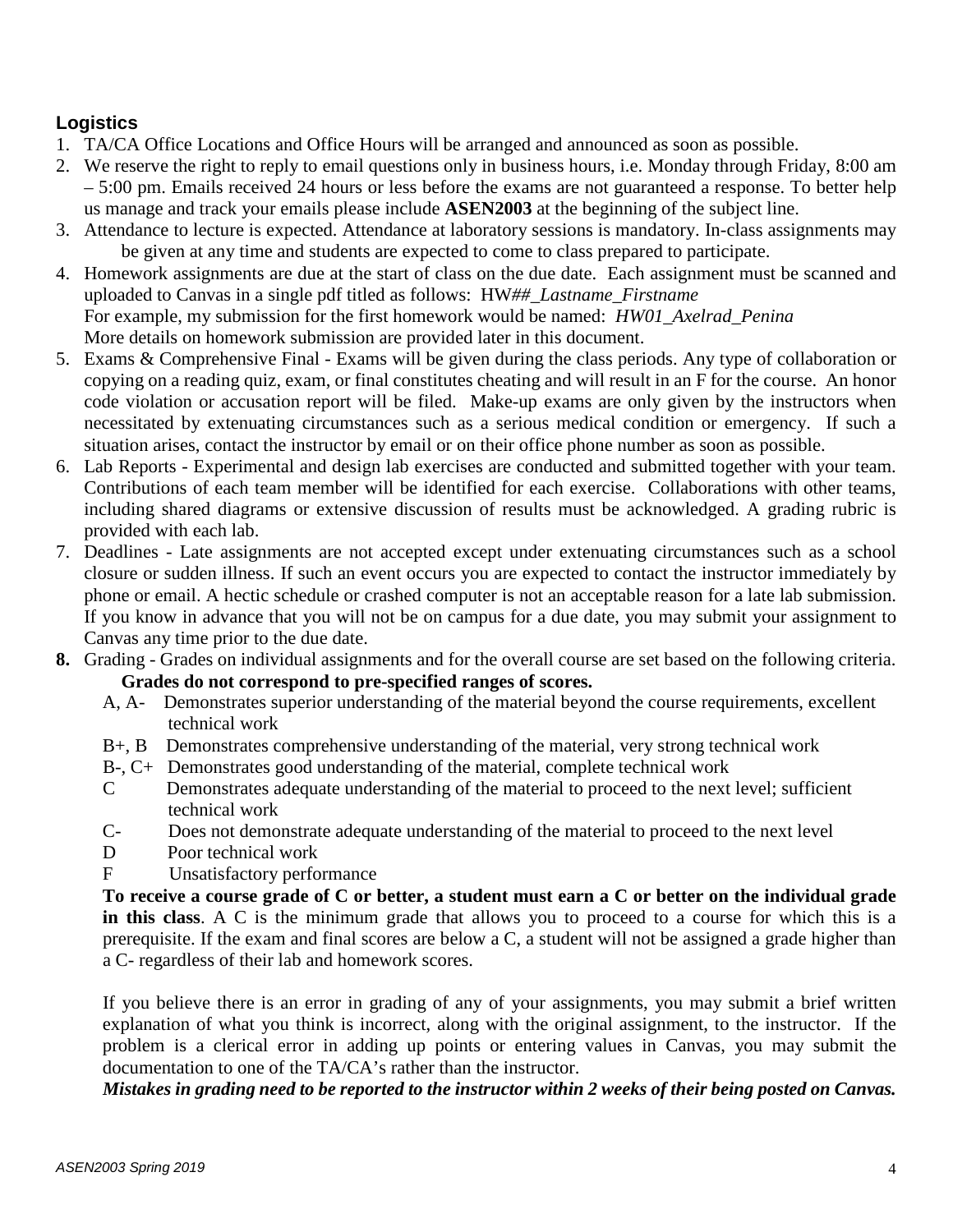- 9. Safety is the number one priority for laboratory activities. If you have not already done so, you are required to attend an orientation and safety lecture presented both by ITLL and by course staff during the first week of the semester. Anyone violating rules of safe conduct may receive a zero for the laboratory exercise and may be restricted from ITLL. Use of ITLL facilities is a privilege, not a right. Those endangering themselves, others, or laboratory equipment by their unsafe conduct will not maintain their access privileges.
- 10. Use of electronics in the classroom aside from taking notes is strongly discouraged. If you desire to view any animated images, please sit in the back of the room so as to not distract those students who are in the line of sight behind you.

#### **Final Exam**

The final exam is scheduled for Monday, May 6 from 4:30PM-7:00 PM. If you have 3 or more finals scheduled for the same day, university policy allows you to request a rescheduling of the exams in excess of 2. Please check your schedule and notify the instructor within the first 2 weeks of the semester if you will require a rescheduled exam for this class.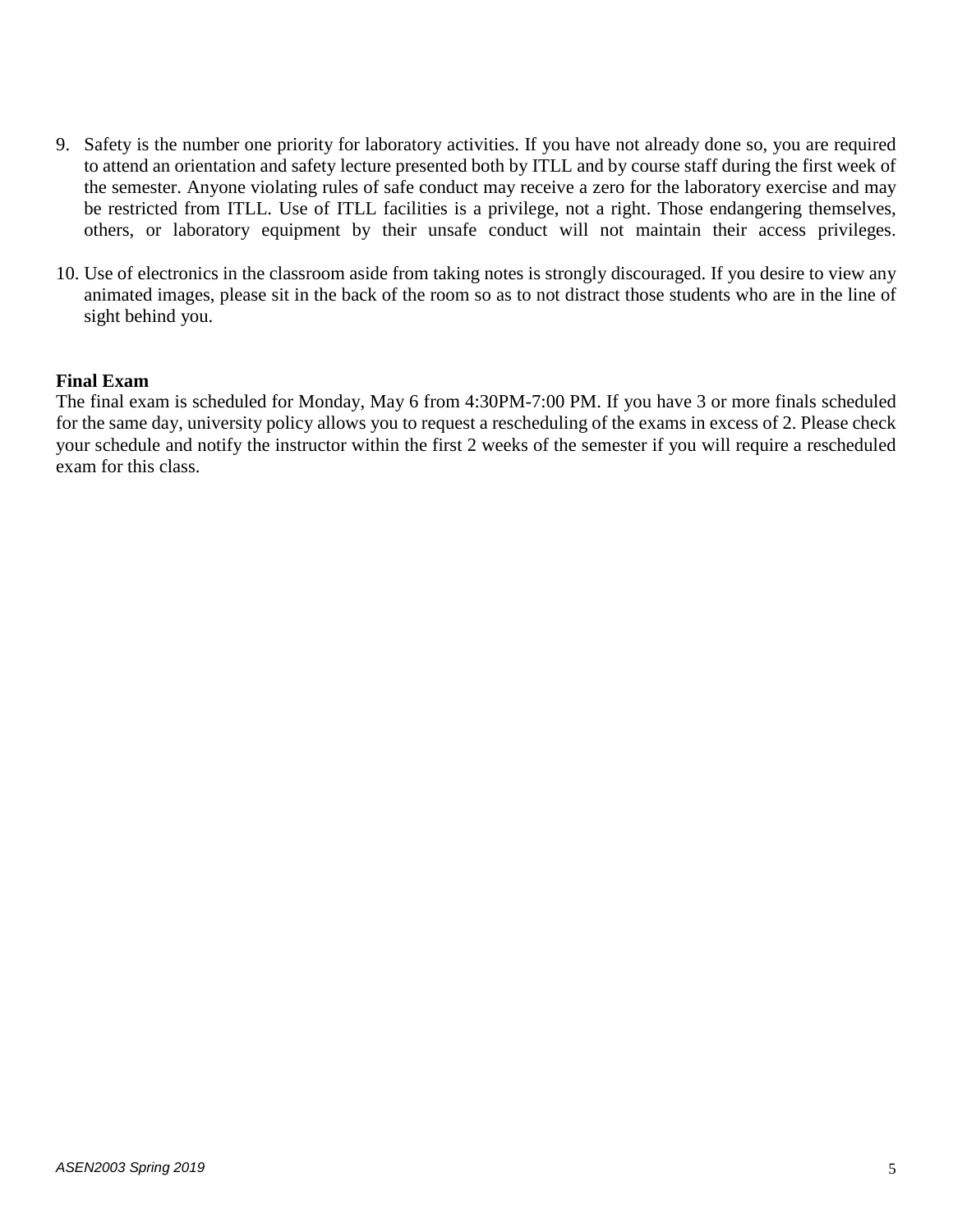#### **Homework Rules & Logistics**

Posting & Submission

- Homework will be posted on Canvas including the due date & time.
- Solutions will also be posted on Canvas when the assignment grades are returned.
- Homework assignments are due at the start of class on the due date.
- Scanned homework submissions should be uploaded to Canvas in a single pdf titled as follows:
	- o HW##\_Lastname\_Firstname

*For example, my submission for the first homework would be named: HW01\_Axelrad\_Penina* Downloading the *camscanner* app from a colorado.edu email address gives free access to the full pro version

- Alternatively, students may submit homework on paper at the start of lecture.
- If you must miss class for an excused absence, you may submit your homework early via Canvas. Late assignments are not accepted without prior instructor approval. If you know in advance that you must miss a homework due date or lab, send your instructor an e-mail or voice mail to make arrangements.

Collaboration vs Copying/Plagiarism

- Collaboration is permitted on homework. You may discuss the means and methods for formulating and solving problems and even compare answers, but you are not free to copy someone's assignment. Copying material from any resource (including solutions manuals) and submitting it as one's own is considered plagiarism and is an Honor Code violation. Remember, the more you think about the problems yourself, the more you actually learn, and the more successful you will be on exams and in subsequent courses.
- Directly COPYING from a solution manual or other source is considered PLAGIARISM.
- While we strongly discourage students from relying on a solutions manual for pedagogical reasons, we will NOT consider the USE of a solutions manual as plagiarism. What is critical is that students SOLVE the homework on their own, regardless of the tutoring or resources they used, and not turn in a copy of someone else's work. Thus, copying another student's homework or the answer key and turning it in is plagiarism and a violation of the honor code. Content
- Homework solutions must demonstrate an understanding of the principles involved, by including diagrams, using correct notation and terminology, explaining the approach, showing the key steps to obtaining the solution, and outlining the answer with proper units. These problem-solving steps are critical for developing problem formulation skills.

Format

- Homework should be neatly handwritten with a new page for each problem. Your name (last, first), assignment number, and due date must be noted on each page.
- Always submit work with a professional appearance. Neatness, clarity, and completeness count. Very messy work will be not be graded and a score of zero recorded.
- Vector notation must be used when appropriate. Numerical values must include units and a meaningful number of significant digits. Final answers must be indicated with an arrow, underline, or box. Multiple answers (when only one is required) will be counted incorrect.

Grading

- For grading purposes, homework is considered part of the group grade and only contributes to the total grade when the individual work is C or better.
- Homework is graded partially based on completion of all assigned problems (50%) and partially based on the quality/accuracy of a subset of the assigned problems (50%). To receive credit for completion, problems must be presented using the full appropriate problem solving approach. The problems graded for accuracy will be evaluated in more detail looking for correct methods, accurate complete results, and clear explanations (where appropriate).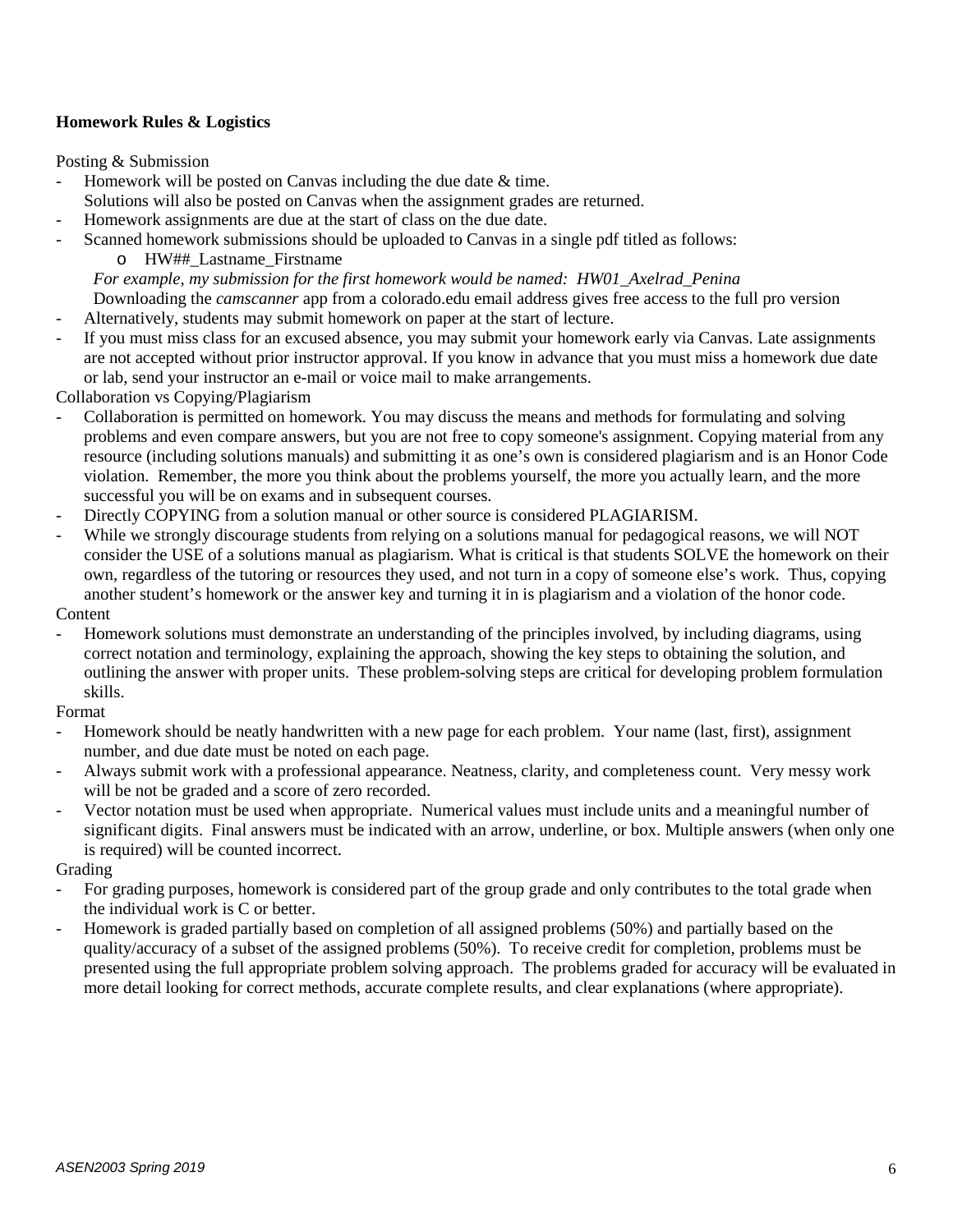# **Grading**

| <b>Type</b>             | <b>Description</b>                           | Percentage                               |
|-------------------------|----------------------------------------------|------------------------------------------|
| <b>Individual Grade</b> | Unit Exams (4)                               | 60%                                      |
|                         | <b>Final Exam</b>                            | 30%                                      |
|                         | Participation, including in class<br>quizzes | 10%                                      |
|                         | <b>Individual Total</b>                      | 100%                                     |
| <b>Group Grade</b>      | Labs                                         | 80%                                      |
|                         | <b>Homework</b>                              | 20%                                      |
|                         | <b>Group Total</b>                           | 100%                                     |
| <b>Final Grade</b>      | If individual grade $>= C^*$                 | Final = $0.6*$ Individual + $0.4*$ Group |
|                         | If individual grade $<$ C                    | $Final = Individual$                     |

*\*The cutoff for individual grades will not be higher than 70%.*

#### **Grading Philosophy**

Assignments are graded to an absolute standard designed to indicate your level of competency in the course material. Minor adjustments may be made in the assignment of final grades, but there is a limited amount of "curving" in the course. The final grade indicates your readiness to continue to the next level in the curriculum. The AES faculty have set these standards based on our education, experience, interactions with industry, government laboratories, others in academe, and according to the criteria established by the ABET accreditation board.

The course grade is primarily dependent on individual measures of competency, i.e. exams and quizzes. The other course assignments are designed to enrich the learning experience and to enhance individual performance, not to substitute for sub-standard individual competency. Accordingly, group assignment grades are only incorporated into the final grade when the individual grade is a C or better. In other words, if your individual average is below a C, the group-based grade fraction will not be averaged in to your final grade, which will then be based solely on your individual score. This policy makes it important to use the group assignments to enhance your own learning. If the work in the assignment is split up among group members, be sure that the learning is not also split up, but is shared among the whole group. Homework is included in the group grade because collaboration is encouraged; it does not mean that copying is permitted on homework.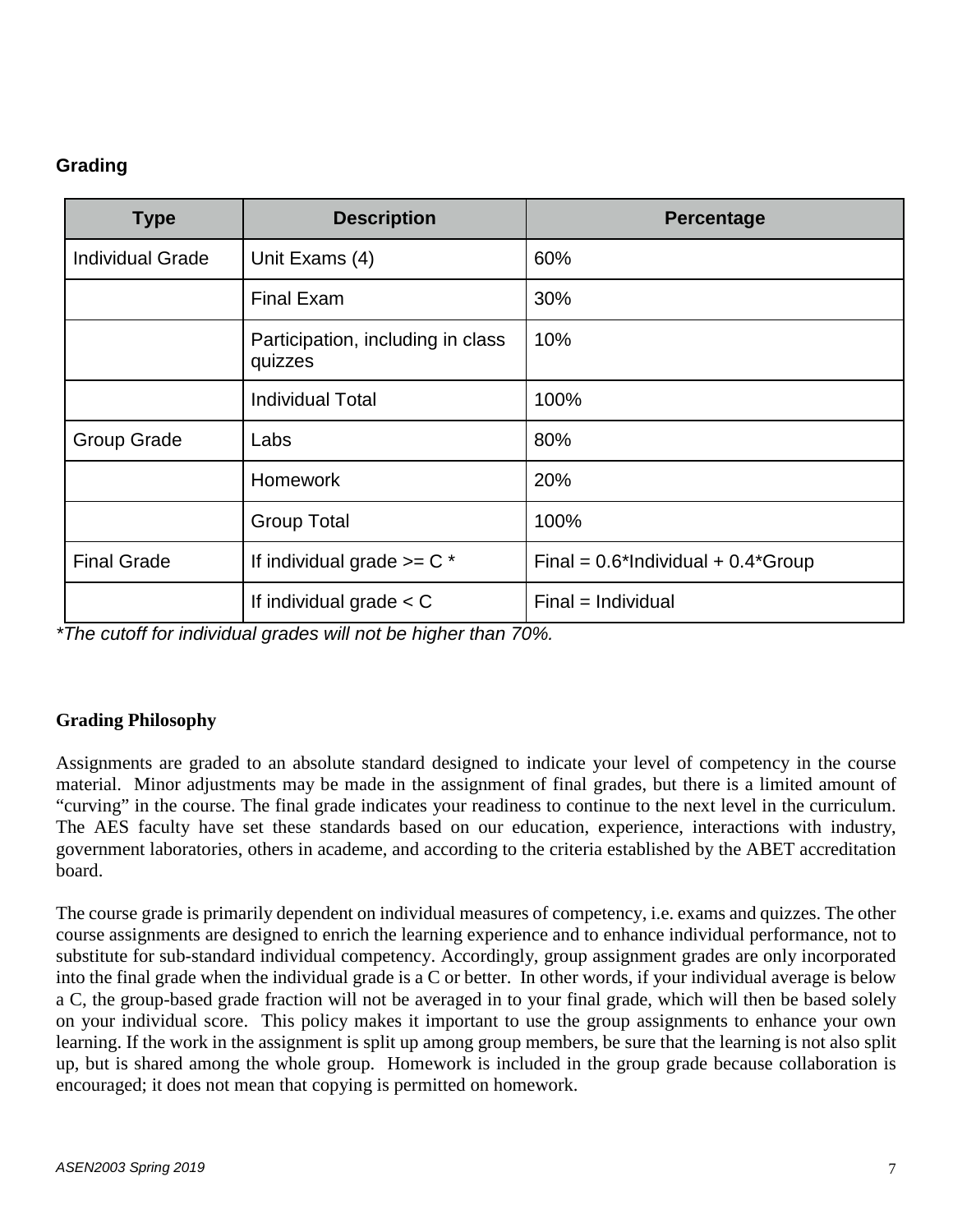# **Aerospace Engineering Sciences & University Policies 2019**

# **Accommodation For Disabilities**

If you qualify for accommodations because of a disability, please submit your accommodation letter from Disability Services to your faculty member in a timely manner so that your needs can be addressed. Disability Services determines accommodations based on documented disabilities in the academic environment. Information on requesting accommodations is located on the [Disability](http://www.colorado.edu/disabilityservices/students) Services website. Contact Disability Services at 303-492-8671 or [dsinfo@colorado.edu](mailto:dsinfo@colorado.edu) for further assistance. If you have a temporary medical condition or injury, see [Temporary](http://www.colorado.edu/disabilityservices/students/temporary-medical-conditions) Medical Conditions under the Students tab on the Disability Services website.

## **Classroom and On-Campus Behavior**

Students and faculty each have responsibility for maintaining an appropriate learning environment, not only while in class, but *also while working outside of class such as in labs and study areas.* Those who fail to adhere to such behavioral standards may be subject to discipline. Professional courtesy and sensitivity are especially important with respect to individuals and topics dealing with race, color, national origin, sex, pregnancy, age, disability, creed, religion, sexual orientation, gender identity, gender expression, veteran status, political affiliation or political philosophy. Class rosters are provided to the instructor with the student's legal name. I will gladly honor your request to address you by an alternate name or gender pronoun. Please advise me of this preference early in the semester so that I may make appropriate changes to my records. For more information, see the policies on [classroom](http://www.colorado.edu/policies/student-classroom-and-course-related-behavior) behavior and the Student Code of [Conduct.](http://www.colorado.edu/osccr/)

### **Sexual Misconduct, Discrimination, Harassment and/or Related Retaliation**

The University of Colorado Boulder (CU Boulder) is committed to fostering a positive and welcoming learning, working, and living environment. CU Boulder will not tolerate acts of sexual misconduct (including sexual assault, exploitation, harassment, dating or domestic violence, and stalking), discrimination, and harassment by members of our community. Individuals who believe they have been subject to misconduct or retaliatory actions for reporting a concern should contact the Office of Institutional Equity and Compliance (OIEC) at 303-492- 2127 or cureport@colorado.edu. Information about the OIEC, university policies, [anonymous](https://cuboulder.qualtrics.com/jfe/form/SV_0PnqVK4kkIJIZnf) reporting, and the campus resources can be found on the OIEC [website.](http://www.colorado.edu/institutionalequity/)

Please know that faculty and instructors have a responsibility to inform OIEC when made aware of incidents of sexual misconduct, discrimination, harassment and/or related retaliation, to ensure that individuals impacted receive information about options for reporting and support resources.

#### **Honor Code**

All students enrolled in a University of Colorado Boulder course are responsible for knowing and adhering to the Honor Code. Violations of the policy may include: plagiarism, cheating, fabrication, lying, bribery, threat, unauthorized access to academic materials, clicker fraud, submitting the same or similar work in more than one course without permission from all course instructors involved, and aiding academic dishonesty. All incidents of academic misconduct will be reported to the Honor Code [\(honor@colorado.edu\)](mailto:honor@colorado.edu); 303-492-5550). Students who are found responsible for violating the academic integrity policy will be subject to nonacademic sanctions from the Honor Code as well as academic sanctions from the faculty member. Additional information regarding the Honor Code academic integrity policy can be found at the Honor Code Office [website.](https://www.colorado.edu/osccr/honor-code)